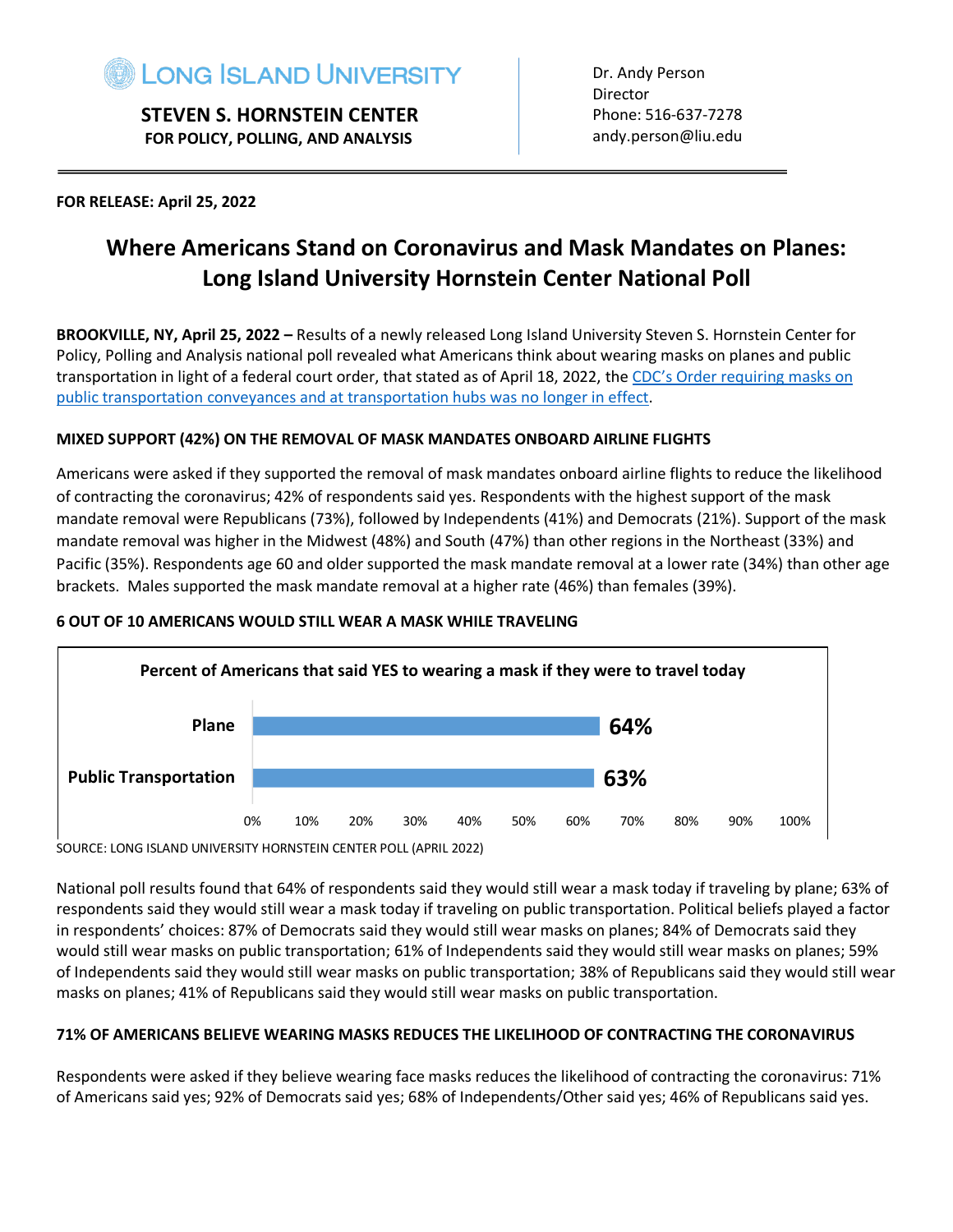

SOURCE: LONG ISLAND UNIVERSITY HORNSTEIN CENTER POLL (APRIL 2022)

Respondents were asked if they believe the worst of the pandemic is over. Overall, 53% of respondents said yes, the highest since June 2021 through national polls conducted by the Long Island University Steven S. Hornstein Center for Policy, Polling and Analysis. Respondents with the highest confidence level that the worst of the coronavirus pandemic is over are Republicans (70%), followed by Independents (51%) and Democrats (43%). Respondents age 18-29 believe the worst is over at the highest belief rate (58%) compared to respondents age 60 and older (47%) at the lowest belief rate. Males believe the worst is over at a higher rate (57%) than females (49%).

#### **53% OF AMERICANS SAID THEY CURRENTLY WEAR A MASK TO AVOID CONTRACTING THE CORONAVIRUS**

Respondents were asked if they were currently wearing a mask in general to reduce the likelihood of contracting the coronavirus: 53% of Americans said yes; 73% of Democrats said yes; 48% of Independents/Other said yes; 34% of Republicans said yes.

### **62% OF AMERICANS REMAINED CONCERNED OVER RISK OF FAMILY CONTRACTING THE CORONAVIRUS (DOWN SLIGHTLY FROM 69% IN NOVEMBER 2021)**

Americans were asked how concerned they are about someone in their family becoming seriously ill from the coronavirus: 62% of respondents said they are somewhat or seriously concerned as compared to 69% in an earlier November 2021 Hornstein Center national poll. 78% of Democrats, 59% of Independents/Other, and 43% of Republicans said they are somewhat or seriously concerned.

### **75% OF AMERICANS ARE FULLY VACCINATED AGE 12 AND OVER (UP FROM 69% IN NOVEMBER 2021)**

### **76% OF AMERICANS ARE FULLY VACCINATED AGE 18 AND OVER (UP FROM 71% IN NOVEMBER 2021)**

#### **90% OF AMERICANS ARE FULLY VACCINATED AGE 65 AND OVER (UP FROM 86% IN NOVEMBER 2021)**

According to CDC data, 75% of Americans age 12 and over are fully vaccinated as of April 24, 2022 (up from 69% on November 16, 2021). 76% of Americans age 18 and over are fully vaccinated (up from 71% on November 16, 2021). 90% of Americans over age 65 are fully vaccinated (up from 86% on November 16, 2021), indicating a promising way forward for the most at-risk population.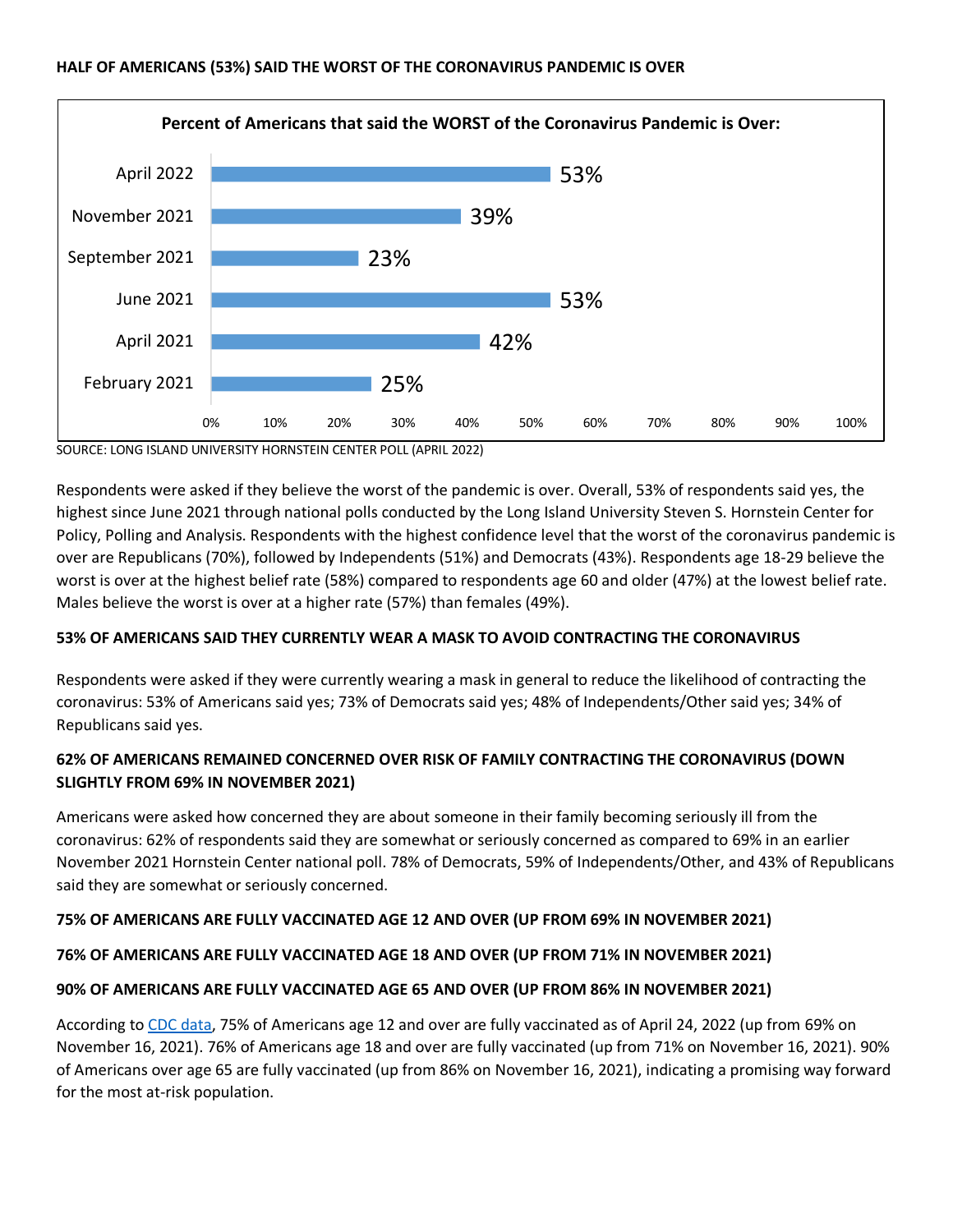#### **CDC AUTHORIZED COVID-19 BOOSTER VACCINES**

CDC guidance on COVID-19 Booster Vaccines stated that Americans eligible for a second booster shot include adults ages 50 years and older, people ages 12 years and older who are moderately or severely immunocompromised, and people who received 2 doses (1 primary dose and 1 booster) of Johnson & Johnson's Janssen vaccine. Currently, the three vaccines that are authorized and recommended to prevent COVID-19 by the CDC are Pfizer-BioNTech COVID-19 vaccine, Moderna COVID-19 vaccine and Johnson & Johnson's Janssen COVID-19 Vaccine.

#### **METHODOLOGY**

This Long Island University Steven S. Hornstein Center for Policy, Polling, and Analysis online poll was conducted through SurveyMonkey from April 21 – 22, 2022 among a national sample of 1,584 adults ages 18 and up. Respondents for this survey were selected from over 2.5 million people who take surveys on the SurveyMonkey platform each day. Data for this week have been weighted for age and gender using the Census Bureau's American Community Survey to reflect the demographic composition of the United States. The modeled error estimate for this survey is plus or minus 2.5 percentage points.

#### **ABOUT THE LONG ISLAND UNIVERSITY STEVEN S. HORNSTEIN CENTER FOR POLICY, POLLING, AND ANALYSIS**

The Long Island University Steven S. Hornstein Center for Policy, Polling, and Analysis conducts independent polling, empirical research, and analysis on a wide range of public issues. Our studies inform the public and policy makers about critical issues, attitudes, and trends shaping the world. Visit liu.edu/Hornstein for more information and results from this national poll.

#### **ABOUT LONG ISLAND UNIVERSITY**

Long Island University, founded in 1926, continues to redefine higher education, providing high quality academic instruction by world-class faculty. Recognized by Forbes for its emphasis on experiential learning and by the Brookings Institution for its "value added" to student outcomes, LIU has a network of over 285,000 alumni, including industry leaders and entrepreneurs around the globe. Visit liu.edu for more information.

# # #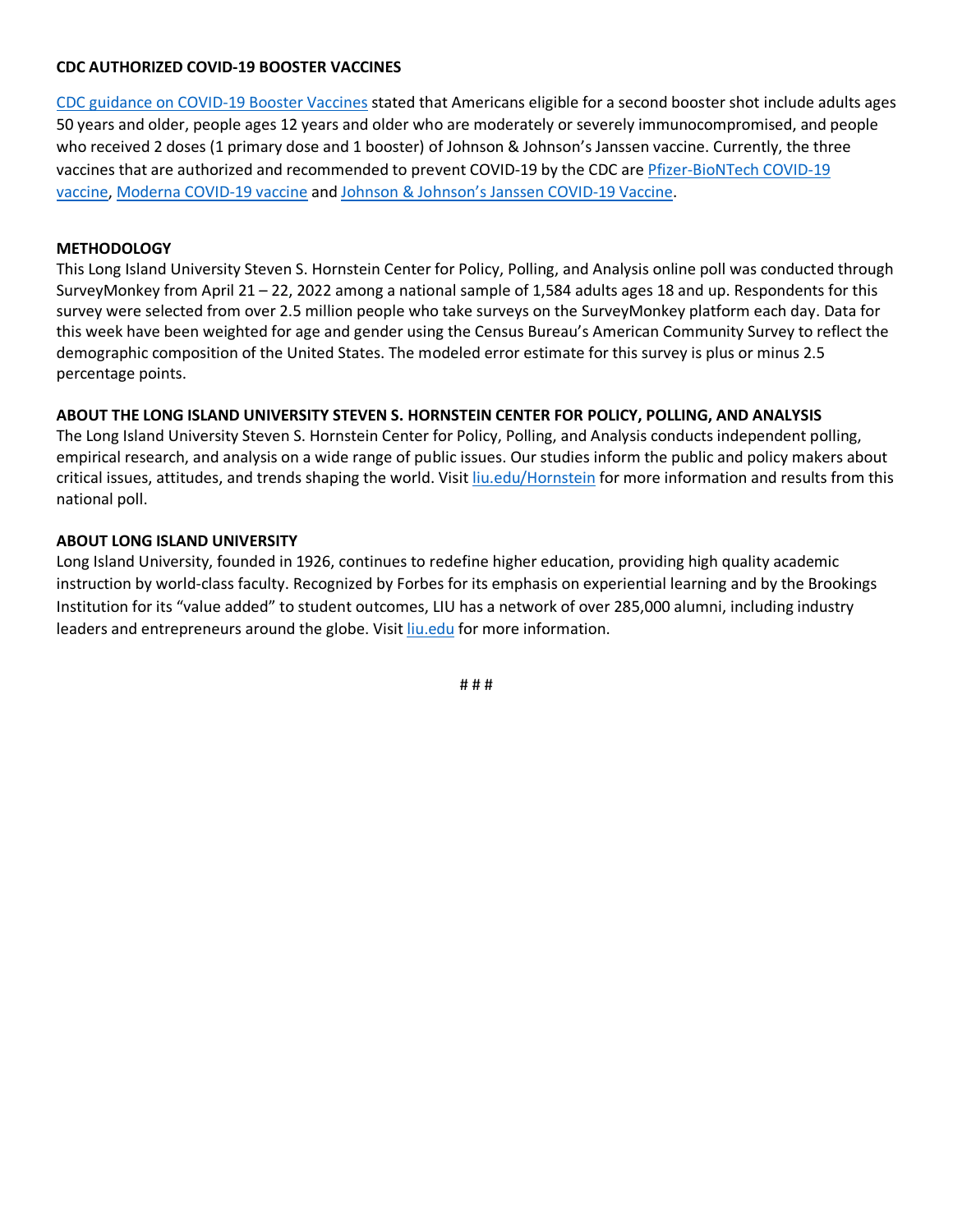

## **STEVEN S. HORNSTEIN CENTER FOR POLICY, POLLING, AND ANALYSIS**

### **NATIONAL POLL ON THE CORONAVIRUS AND MASK MANDATES**

### April 21-22, 2022 1,584 RESPONDENTS MODELED ERROR ESTIMATE +/- 2.5%

Do you support the removal of mask mandates onboard airline flights to reduce the likelihood of contracting the coronavirus?

|                     |              | <b>GENDER</b> |            |             | <b>AGE</b>  |             |       |                        |                       | <b>HOUSEHOLD INCOME</b> |                        |             |                      |            | <b>REGION</b> |              |         |     | <b>PARTY</b><br><b>IDENTIFICATION</b> |               |
|---------------------|--------------|---------------|------------|-------------|-------------|-------------|-------|------------------------|-----------------------|-------------------------|------------------------|-------------|----------------------|------------|---------------|--------------|---------|-----|---------------------------------------|---------------|
|                     | <b>Total</b> | Male          | Fem<br>ale | $18-$<br>29 | $30-$<br>44 | 45-<br>- 60 | $60+$ | <b>SO-</b><br>\$49,999 | \$50,000-<br>\$99,999 | \$100,000<br>\$149,999  | \$150,000<br>\$199,999 | $$200,000+$ | <b>North</b><br>east | Mid<br>wes | South         | Mount<br>ain | Pacific | Rep | Dem                                   | Ind/<br>Other |
| Yes                 | 42%          | 46%           | 39%        | 44%         | 43%         | 46%         | 34%   | 39%                    | 44%                   | 46%                     | 46%                    | 53%         | 33%                  | 48%        | 47%           | 39%          | 35%     | 73% | 21%                                   | 41%           |
| No                  | 45%          | 42%           | 48%        | 42%         | 41%         | 41%         | 56%   | 48%                    | 42%                   | 44%                     | 47%                    | 43%         | 54%                  | 39%        | 40%           | 46%          | 53%     | 18% | 68%                                   | 42%           |
| Unsure/no<br>answer | 13%          | 12%           | 13%        | 14%         | 16%         | 13%         | 10%   | 13%                    | 14%                   | 9%                      | 7%                     | 4%          | 13%                  | 13%        | 13%           | 15%          | 12%     | 9%  | 11%                                   | 17%           |

## If you were to fly in a plane today, would you wear a mask?

|                     |       | <b>GENDER</b> |            |             | <b>AGE</b>   |           |      |                  |                       | <b>HOUSEHOLD INCOME</b> |                        |            |               |            | <b>REGION</b> |              |         |     | <b>PARTY</b><br><b>IDENTIFICATION</b> |               |
|---------------------|-------|---------------|------------|-------------|--------------|-----------|------|------------------|-----------------------|-------------------------|------------------------|------------|---------------|------------|---------------|--------------|---------|-----|---------------------------------------|---------------|
|                     | Total | Male          | Fem<br>ale | $18-$<br>29 | $30 -$<br>44 | 45-<br>60 | -60+ | \$0-<br>\$49,999 | \$50,000-<br>\$99,999 | \$100,000<br>\$149,999  | \$150,000<br>\$199,999 | \$200,000+ | North<br>east | Mid<br>wes | South         | Mount<br>ain | Pacific | Rep | Dem                                   | Ind/<br>Other |
| Yes                 | 64%   | 61%           | 67%        | 66%         | 64%          | 59%       | 69%  | 69%              | 60%                   | 62%                     | 59%                    | 56%        | 71%           | 59%        | 59%           | 56%          | 76%     | 38% | 87%                                   | 61%           |
| No                  | 29%   | 33%           | 26%        | 27%         | 29%          | 35%       | 24%  | 24%              | 32%                   | 34%                     | 37%                    | 40%        | 21%           | 36%        | 34%           | 37%          | 18%     | 55% | 10%                                   | 30%           |
| Unsure/no<br>answer | 7%    | 6%            | 7%         | 7%          | 7%           | 6%        | 6%   | 6%               | 7%                    | 4%                      | 3%                     | 4%         | 7%            | 5%         | 7%            | 7%           | 6%      | 7%  | 3%                                    | 9%            |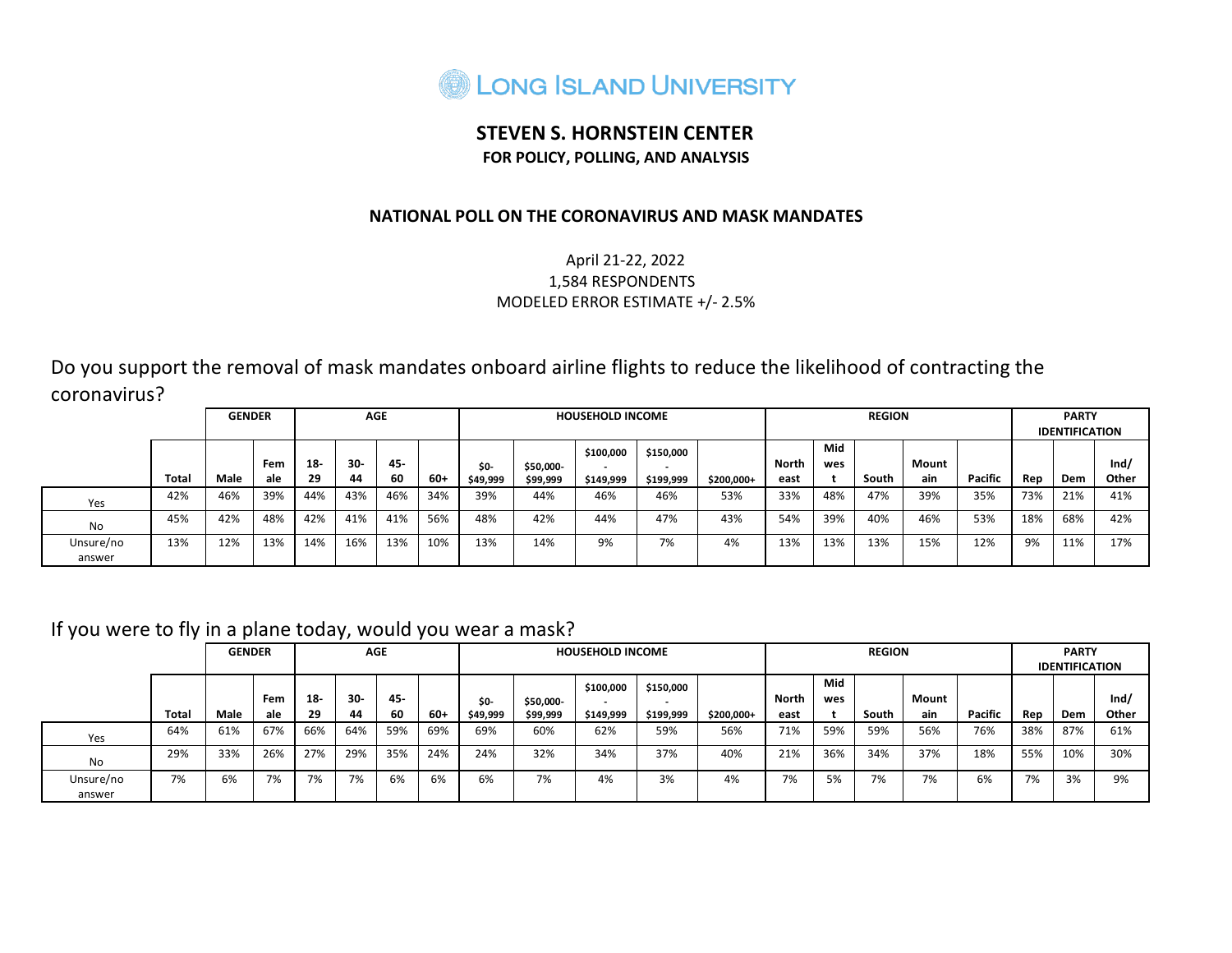|                     |       | <b>GENDER</b> |            |              | <b>AGE</b> |           |     |                 |                       | <b>HOUSEHOLD INCOME</b> |                                                    |            |               |            | <b>REGION</b> |              |         |     | <b>PARTY</b><br><b>IDENTIFICATION</b> |               |
|---------------------|-------|---------------|------------|--------------|------------|-----------|-----|-----------------|-----------------------|-------------------------|----------------------------------------------------|------------|---------------|------------|---------------|--------------|---------|-----|---------------------------------------|---------------|
|                     | Total | Male          | Fem<br>ale | $18 -$<br>29 | 30-<br>44  | 45-<br>60 | 60+ | SO-<br>\$49,999 | \$50,000-<br>\$99,999 | \$100,000<br>\$149,999  | \$150,000<br>$\overline{\phantom{0}}$<br>\$199,999 | \$200,000+ | North<br>east | Mid<br>wes | South         | Mount<br>ain | Pacific | Rep | Dem                                   | Ind/<br>Other |
| Yes                 | 63%   | 61%           | 65%        | 64%          | 61%        | 57%       | 72% | 67%             | 60%                   | 62%                     | 61%                                                | 59%        | 70%           | 57%        | 59%           | 52%          | 78%     | 41% | 84%                                   | 59%           |
| No                  | 30%   | 33%           | 28%        | 30%          | 31%        | 36%       | 23% | 27%             | 32%                   | 34%                     | 32%                                                | 38%        | 23%           | 36%        | 34%           | 37%          | 19%     | 54% | 11%                                   | 32%           |
| Unsure/no<br>answer | 7%    | 6%            | 7%         | 6%           | 8%         | 7%        | 5%  | 6%              | 7%                    | 4%                      | 7%                                                 | 3%         | 7%            | 7%         | 7%            | 11%          | 4%      | 5%  | 5%                                    | 9%            |

# If you were to ride on public transportation today, would you wear a mask?

# Do you believe wearing masks reduces the likelihood of contracting the coronavirus?

|                     |       | <b>GENDER</b> |            |              | <b>AGE</b>   |           |     |                        |                       | <b>HOUSEHOLD INCOME</b> |                        |            |               |            | <b>REGION</b> |              |         |     | <b>PARTY</b><br><b>IDENTIFICATION</b> |               |
|---------------------|-------|---------------|------------|--------------|--------------|-----------|-----|------------------------|-----------------------|-------------------------|------------------------|------------|---------------|------------|---------------|--------------|---------|-----|---------------------------------------|---------------|
|                     | Total | Male          | Fem<br>ale | $18 -$<br>29 | $30 -$<br>44 | 45-<br>60 | 60+ | <b>SO-</b><br>\$49,999 | \$50,000-<br>\$99,999 | \$100,000<br>\$149,999  | \$150,000<br>\$199,999 | \$200,000+ | North<br>east | Mid<br>wes | South         | Mount<br>ain | Pacific | Rep | Dem                                   | Ind/<br>Other |
| Yes                 | 71%   | 69%           | 72%        | 71%          | 73%          | 65%       | 74% | 72%                    | 70%                   | 70%                     | 71%                    | 65%        | 79%           | 66%        | 65%           | 69%          | 79%     | 46% | 92%                                   | 68%           |
| <b>No</b>           | 21%   | 22%           | 20%        | 20%          | 19%          | 26%       | 19% | 19%                    | 23%                   | 22%                     | 20%                    | 31%        | 15%           | 26%        | 24%           | 22%          | 14%     | 43% | 5%                                    | 21%           |
| Unsure/no<br>answer | 8%    | 9%            | 8%         | 9%           | 8%           | 9%        | 7%  | 9%                     | 7%                    | 9%                      | 8%                     | 4%         | 6%            | 7%         | 10%           | 9%           | 7%      | 11% | 3%                                    | 11%           |

# Are you currently wearing a mask to reduce the likelihood of contracting the coronavirus?

|                     |       |               | <u>_</u>   |              |              |           |      |                        |                       |                         | -                      |            |                      |            |               |              |         |     |                                       |               |
|---------------------|-------|---------------|------------|--------------|--------------|-----------|------|------------------------|-----------------------|-------------------------|------------------------|------------|----------------------|------------|---------------|--------------|---------|-----|---------------------------------------|---------------|
|                     |       | <b>GENDER</b> |            |              | <b>AGE</b>   |           |      |                        |                       | <b>HOUSEHOLD INCOME</b> |                        |            |                      |            | <b>REGION</b> |              |         |     | <b>PARTY</b><br><b>IDENTIFICATION</b> |               |
|                     | Total | Male          | Fem<br>ale | $18 -$<br>29 | $30 -$<br>44 | 45-<br>60 | -60+ | <b>SO-</b><br>\$49,999 | \$50,000-<br>\$99,999 | \$100,000<br>\$149,999  | \$150,000<br>\$199,999 | \$200,000+ | <b>North</b><br>east | Mid<br>wes | South         | Mount<br>ain | Pacific | Rep | Dem                                   | Ind/<br>Other |
| Yes                 | 53%   | 49%           | 56%        | 58%          | 54%          | 46%       | 55%  | 59%                    | 51%                   | 46%                     | 44%                    | 49%        | 64%                  | 42%        | 48%           | 40%          | 68%     | 34% | 73%                                   | 48%           |
| No                  | 44%   | 47%           | 41%        | 37%          | 42%          | 52%       | 43%  | 38%                    | 46%                   | 50%                     | 56%                    | 49%        | 32%                  | 54%        | 49%           | 57%          | 28%     | 64% | 24%                                   | 48%           |
| Unsure/no<br>answer | 3%    | 3%            | 3%         | 5%           | 4%           | 3%        | 2%   | 3%                     | 3%                    | 4%                      | 0%                     | 3%         | 3%                   | 4%         | 3%            | 3%           | 4%      | 2%  | 3%                                    | 4%            |